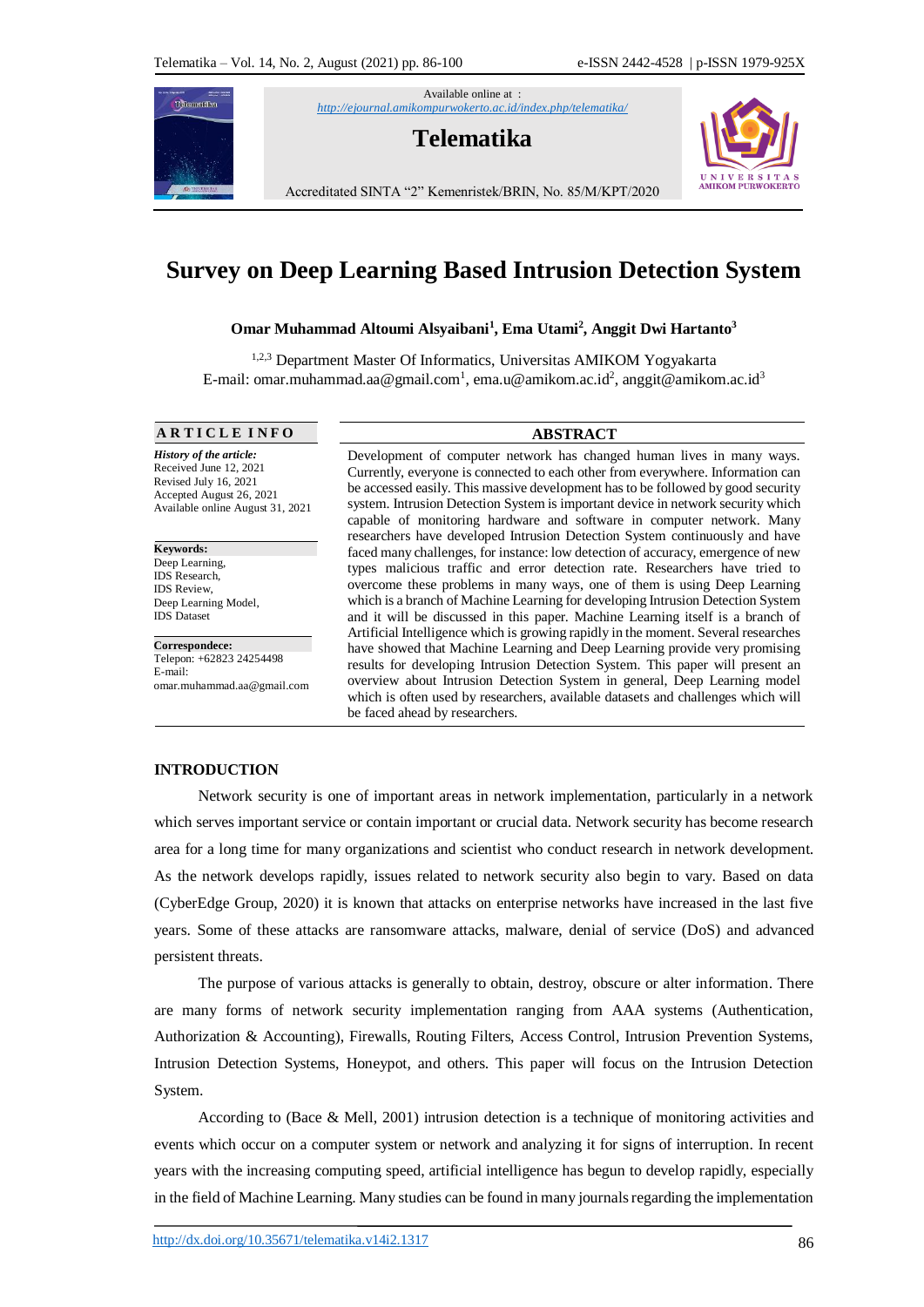of Machine Learning-based IDS with various datasets used. Deep Learning, which is a branch of Machine Learning, has also begun to be widely used to implement IDS. Many researchers are interested in it because of the deep learning algorithm that which to act like the way human think. This paper will review essential matters related to research in the development of IDS based on deep learning.

Several studies have been done in reviewing deep learning-based IDS. For instance, research (Berman et al., 2019) which described deep learning methods used in cyber security, performance metrics of deep learning, application of deep learning based IDS, and portray studies in this area. Study (Ring et al., 2019) focused on depicting dataset for network-based intrusion detection system. It represents a complete point of view for IDS dataset. The same work also was done by authors (Hindy et al., 2020). This study also researched on dataset for intrusion detection.

Authors (Drewek-Ossowicka et al., 2021) characterized usage of neural network only for intrusion detection system. Yet in the study, the author narrated the deep learning methods, public datasets for IDS, and result of several previous studies. Study (Gamage & Samarabandu, 2020) described the datasets and deep learning models, compared and calculated both of them. Authors (Aldweesh et al., 2020) wrote a long paper about deep learning approach for deploying anomaly-based intrusion detection system. In detail, this work presents deep learning models, comparison between deep learning and shallow model, the datasets and comparison of several previous researches in this area.

This study will cover the deep learning models, datasets, frameworks, recent studies and research challenge in this area.

#### **RESEARCH METHODS**

This review paper begins with a brief literature review to see a general overview of the Deep Learning-based Intrusion Detection Systems topic. After getting a general information, authors then prepare the paper structure. This was followed by raising several questions related to IDS based on Deep Learning. Because this paper aims to help readers understand this topic from the ground up, especially readers who are still unfamiliar with IDS and Deep Learning, the questions which were raised also start from the basics. Q1: What are the types / categories of IDS?

- Q2: What are models/algorithms that exist in Deep Learning?
- Q3: Which datasets are possible to use?
- Q4: What framework can be used?
- Q5: What researches has been conducted?
- Q6: What are the research challenges in the future?

After the above questions were formed, the next step was to do the paper review itself. The search for research papers to answer Q4 was done using keywords "intrusion detection" or "intrusion detection system" and "deep learning" ((intrusion detection OR intrusion detection system) AND deep learning). In addition, paper selection is limited to papers published no later than 2016. Google Scholar as a good paper search engine as well as a tool for indexing papers, was used as the main tool for conducting paper searches and also as a benchmark for recording the number of citations for each paper. After the required papers have been collected, the information contained in each paper is organized and compiled to answer the seven questions above. The final step in the process of this paper review is to write the search results into the paper.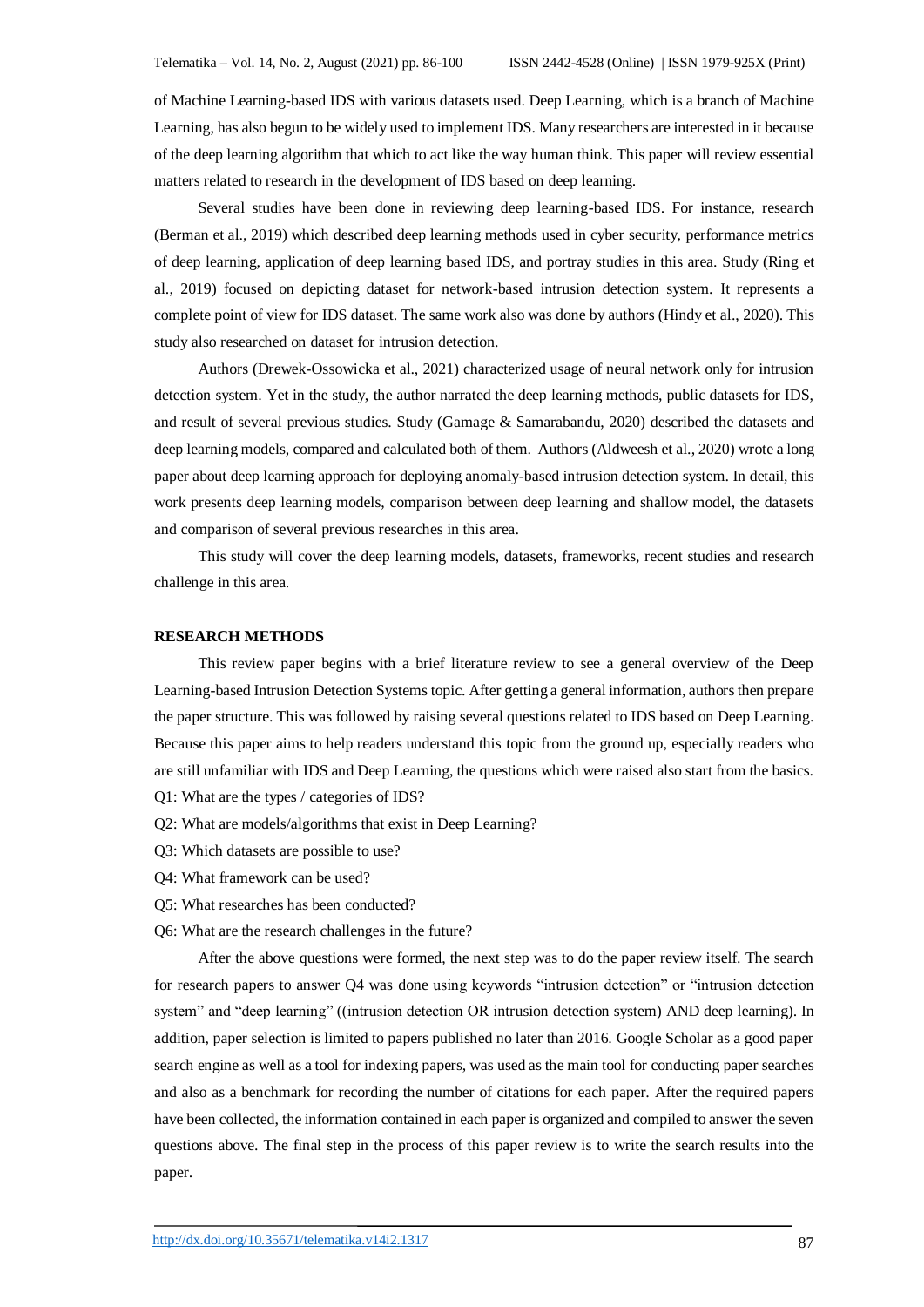#### **RESULTS AND DISCUSSION**

#### **1. Intrusion Detection System**

Intrusion Detection System was initiated by (Anderson, 1980) in 1980. Various IDS products were created in 4 decades of IDS development. During its development, there were various kinds of problems that arose, for instance, the high rate of false alarms which is sending alerts when there was no dangerous traffic. This will increase the network security analyst workload. If the network security analyst keeps getting false alarm alerts, then it is possible that the actual attack is infiltrate into one of these false alarms. Therefore, many studies on IDS focus on reducing the number of false alarms and increasing the ability to detect malicious traffic. On the other hand, traditional IDS is incapable of detecting unrecognized attacks. Changes in conditions and the network environment are very fast and the emergence of various new technologies on the network also raises various types of new attacks. Therefore, it is urgent to develop an IDS that can detect attacks that are not even recognized (unknown attack).

To address the problem above, many researchers have started using Machine Learning as a method for developing intrusion detection systems. Machine Learning is an artificial intelligence technique which is able to dig and discover valuable information from a huge dataset (Fulkerson et al., 1995). An IDS based on Machine Learning can be a good IDS with a high level of detection accuracy if sufficient datasets are available and Machine Learning models are created using the right method. Machine Learning is easy for many people to learn because it does not depend on one field of science. Furthermore, Deep Learning has better performance compared to Machine Learning methods in processing bigdata. The difference in characteristics between Machine Learning and Deep Learning is how they do calculations. Deep Learning will create several hidden layers in its processing. Meanwhile, traditional Machine Learning models only have 1 processing layer. Therefore, the traditional machine learning model is often termed as shallow model.

Generally, IDS can be classified based on the detection method into two types, Anomaly-based IDS and Misuse / Signature-based IDS (Aghdam & Kabiri, 2016). Anomaly-based IDS will perform detection by comparing a traffic with normal traffic beforehand. If a traffic looks different than usual traffic, it will be detected as an anomaly traffic. Then, IDS will send a warning alert to the network administrator. On the other hand, Signature-based IDS will compare each traffic with the attack signature database which has been prepared on the IDS. If a traffic is similar to one or more signature database entries, then IDS will send alerts to the administrator. The advantages of Signature-based IDS are the low false alarms and provide detail reports. If a malicious traffic pattern does not exist in the IDS database, then IDS cannot detect it and IDS will not report anything to the administrator. Moreover, this type of IDS also cannot detect new type or pattern of malicious traffic so that administrators must keep IDS database update. Anomaly-based IDS attempts to deal with this weakness. The most important thing in preparing Anomaly-based IDS is to define a normal traffic database in detail and as many as possible, so that Anomaly-based IDS will be able to recognize anomalous traffic patterns. If various new protocols and services traffic appears on the network which are not in the IDS database, this will raise a false alarm. In addition, this type of IDS cannot provide accurate and detailed reports to administrators because it only contains a normal traffic database.

Based on the data source, IDS can also be classified into two types, Host-based IDS and Network-based IDS (Heberlein et al., 1989). Host-based IDS is implemented on a specific host and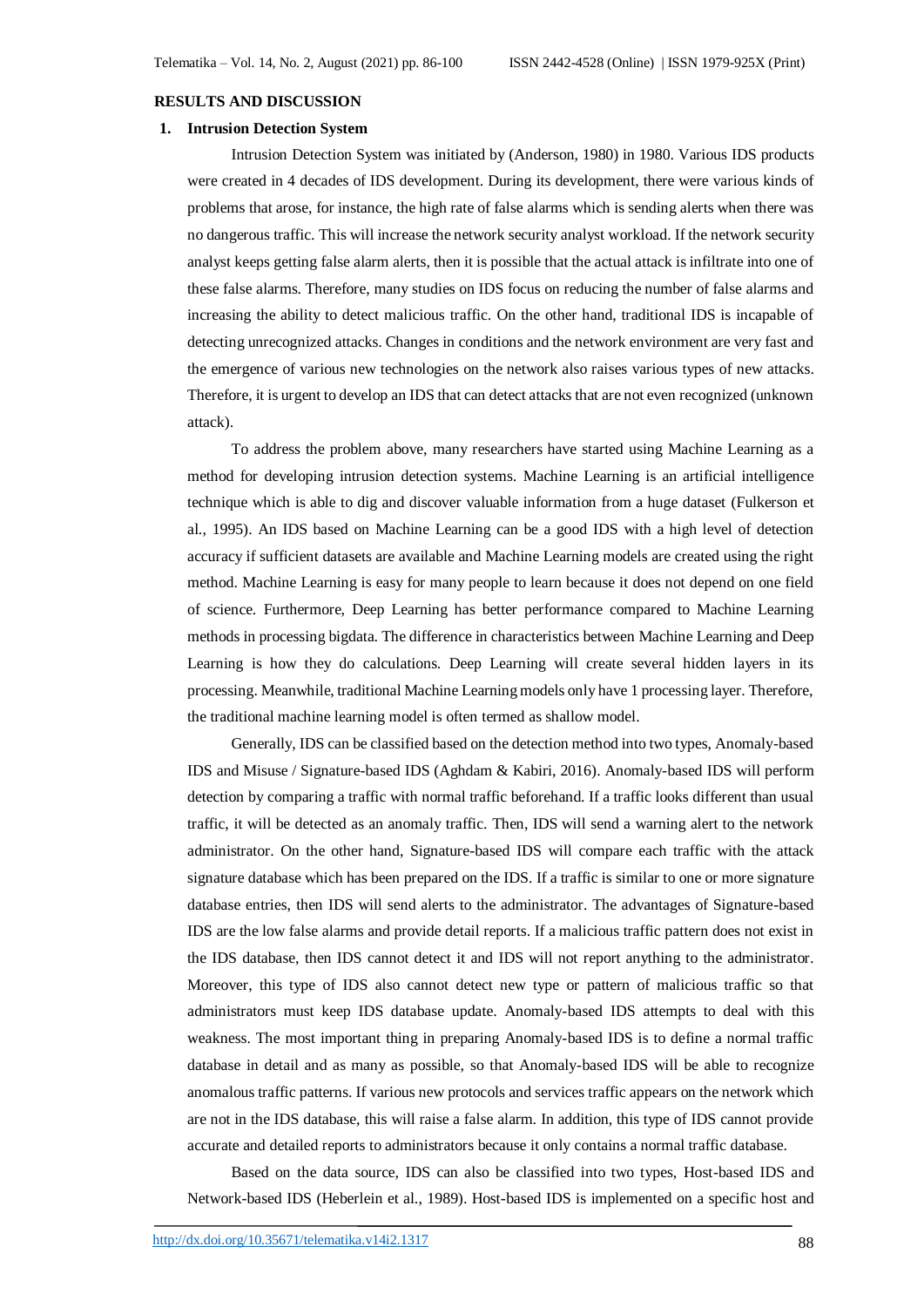focuses on detecting malicious traffic entering that host. This type of IDS can detect in detail because it can monitor any suspicious activity on the system either in files, programs and ports. On the other hand, Network-based IDS is placed on a network device or on a host which can access every activity on the network. This type of IDS focuses on checking every activity on the network, usually by considering traffic addresses in network communication. In Network-based IDS, data is usually divided into 3, namely packet data, data flow and session data. Host-based IDS will get its data source by accessing logs.

#### **2. Deep Learning Model**

a. Restricted Boltzman Machine (RBM)

The RBM model consists of hidden layers and visible layers. Units which are on the same layer are not connected to each other and follow the rules of the Boltzmann Distribution. Each neuron stores the weight computation which occur in every layer. Using randomly generated stochastic coefficients, input weights can be sent by nodes in a random process (Alrawashdeh & Purdy, 2017). RBM does not differentiate between forward and backward direction because it assumes the same weight of both. RBM is an unsupervised learning model that is trained by a contrastive divergence algorithm (Deng et al., 2013) and is usually used to perform feature extraction and denoising.

b. Deep Belief Network (DBN)

The DBN model consists of several RBM layers (Xin et al., 2018) and a Softmax classification layer. Some of the RBM is in a hidden layer on DBN which is used for training and then used again at the next training stage (Nadeem et al., 2016). DBN has two stages of training, unsupervised pretraining and supervised fine-tuning (Ranzato et al., 2009). DBN uses feature extraction and classification in detecting attacks (Alrawashdeh & Purdy, 2017) (Zhao et al., 2017).

c. Deep Neural Network (DNN)

DNN is It is an algorithm formed from many interconnected layers and is known as end-to-end machine learning. In DNN, patterns are extracted from simple feature representations with limited prior knowledge. This deep learning model is widely used in cases that cannot be solved properly by traditional machine learning algorithms (Z. Wang, 2018). A model can be trained using this neural network to perform regression and classification.

d. Recurrent Neural Network (RNN)

RNN is an artificial neural network that is designed to have sequential data. It is commonly used to perform Natural Language Processing (NLP) (Graves et al., 2013) (Graves & Jaitly, 2014). Sequential data are contextual, which means that we should not analyze sequential data separately. In order to collect contextual information, every RNN unit receives both its current status and its previous status. The direction of data flow in the RRN model is one-way flow, from one hidden unit to the next. In order for RNN to solve the problem of non-sequential data, several researchers have developed variants of RNN including long-term memory (LSTM) (Hochreiter & Urgen Schmidhuber, 1997), gated recurrent unit (GRU) (Chung et al., 2014), and bi-RNN (Schuster & Paliwal, 1997).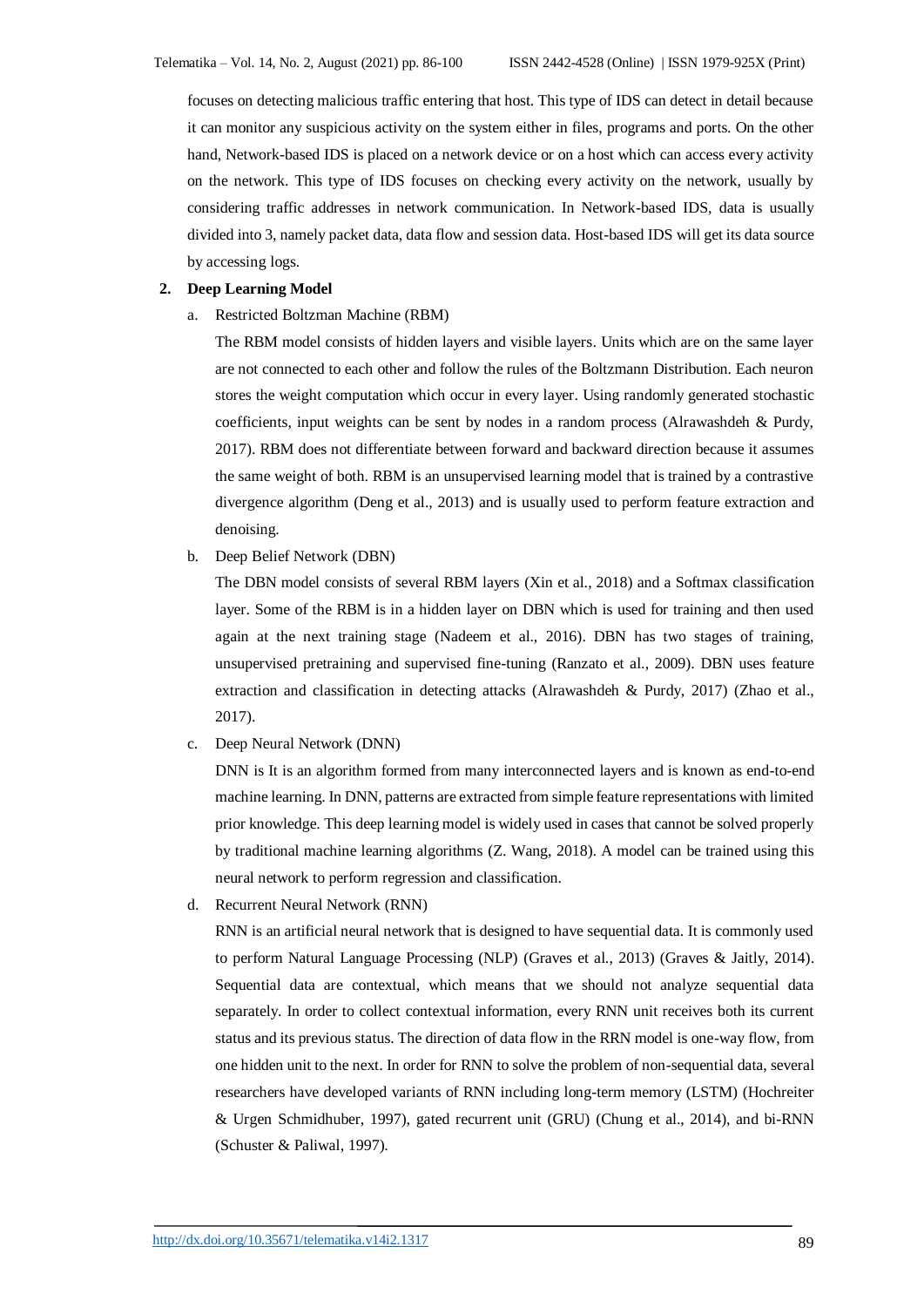e. Autoencoder (AE)

Autoencoder has two components, encoder and decoder. Features are extracted from raw data using encoder. These extracted features then reconstructed by decoder. During the training process, the difference between the encoder input and the decoder output gradually decreases. Dataset does not need to be labelled because Autoencoder is unsupervised learning algorithm. If the decoder can reconstruct the data through the extracted features successfully, it can be indicated that the features extracted by the encoder describe the data substance. There are many variants of well-known autoencoders, such as denoising autoencoder (Vincent et al., 2008) (Vincent et al., 2010) and autoencoder sparse (Deng et al., 2013). Autoencoder includes neural networks that implement back-propagation (H. Lee et al., 2007).

f. Convolutional Neural Network (CNN)

The CNN algorithm is invented to imitate the human visual system, which means that CNN has an excellent performance to solve computer vision problem (Razavian et al., 2014)(Krizhevsky et al., 2012)(Lawrence et al., 1997). The CNN model consists of alternate convolution and pooling layers.

g. General Adversarial Network (GAN)

GAN is a framework for studying generative models (Goodfellow et al., 2014). There are two subnetworks of GAN model, generator and discriminator. Synthetic data which is similar to real data can be produced by generator. meanwhile and discriminator tries to differentiate between synthetic data and real data. Hence generator and discriminator support each other. GAN can learn a generative neural network that can model a training data distribution without labels. The generative network converts random input vectors into outputs similar to the training data earlier. In GAN there is a separate generative network that tries to distinguish between actual training data and sample data generated by the generative network (H. Wang & Yu, 2019).

# **3. Datasets**

Understanding data is the foundation of deep learning methodologies. Dataset which is used in IDS must reflect the behavior of the host or network. Data sources for IDS generally come from packets, flows, sessions, and logs. It will not be easy to create a dataset and it will take a long time. However, if the dataset has been successfully created, the researcher can share the dataset. Hence, many researchers can use it without have to collect the dataset. Apart from convenience, there are other advantages of using public datasets. First of all, public datasets are reliable and recognized by other researchers which means it will produce trustworthy result. Secondly, many studies also use these datasets which allows new research result become comparable with previous research. It also possible for other authors to cite some result from the research in their paper.

Based on (Ring et al., 2019) there are 34 public datasets that can be used for Network-Based IDS which are summarized in Table 1. It can be seen from Table 1 that IDS dataset has been created since 2009, yet there are also some latest datasets which are provided by other authors. There are 3 common types of IDS dataset which are emulated traffic by software, real traffic captured from real network and synthetic traffic which is artificially generated. Some datasets were created in hours and some others were created in days or even months. When deciding which dataset should be used in research, it will be better to look at how big the dataset file size because it determines how long a deep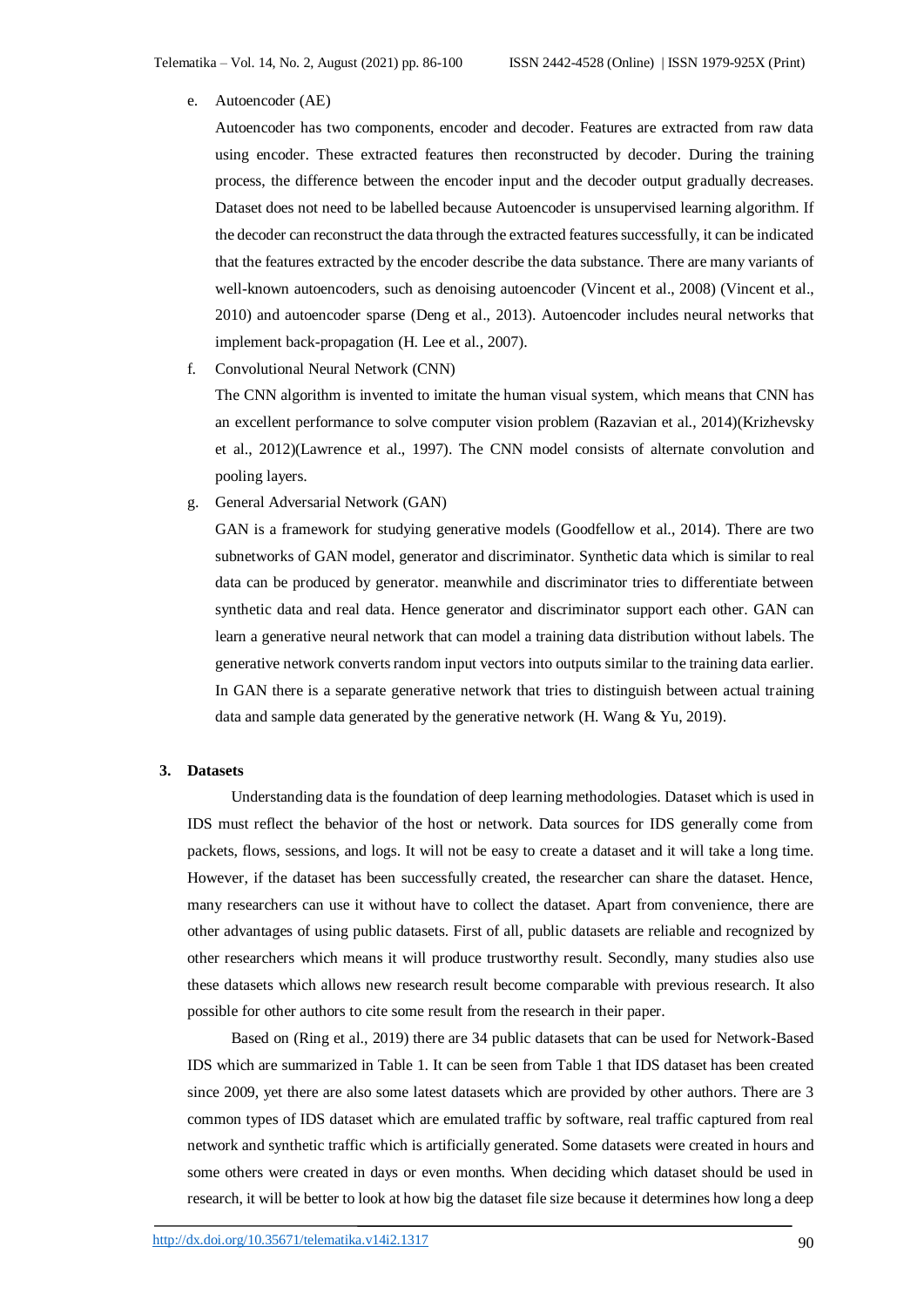learning model has to trained. Thus, it will also determine how long the research must be conducted even tough author (Liu & Lang, 2019) deep learning-based model will have better performance on big dataset.

|                |                                          |           | <b>Publicly</b>          |                                |                |                 |                     |
|----------------|------------------------------------------|-----------|--------------------------|--------------------------------|----------------|-----------------|---------------------|
| No             | <b>Dataset</b>                           | Year      | <b>Availabile</b>        | Format                         | <b>Size</b>    | <b>Duration</b> | <b>Traffic Type</b> |
| $\mathbf{1}$   | AWID (Kolias et al., 2016)               | 2015      | $\overline{a}$           | Others                         | 37M packet     | 1 hour          | emulated            |
| 2              | Booters (Santanna et al., 2015)          | 2013      | Yes                      | Packet                         | 250GB packet   | 2 days          | real                |
| 3              | Botnet (Beigi et al., 2014)              | 2010/2014 | Yes                      | Packet                         | 14GB packet    | $\omega$        | emulated            |
| $\overline{4}$ | CIC DoS (Jazi et al., 2017)              | 2012/2017 | Yes                      | Packet                         | 4.6GB packet   | 24 hours        | emulated            |
| 5              | CICIDS 2017 (Sharafaldin et              | 2017      | Yes                      | Packet,                        | 3.1M flows     | 5 days          | emulated            |
|                | al., 2017)                               |           |                          | Bi.Flow*                       |                |                 |                     |
| 6              | CIDDS-001 (Ring et al., 2018)            | 2017      | Yes                      | Uni. Flow**                    | 32M flow       | 28 days         | emulated &<br>real  |
| 7              | CIDDS-002 (Ring et al., 2018)            | 2017      | <b>Yes</b>               | Uni. Flow**                    | 15M flow       | 14 days         | emulated            |
| 8              | CDX (Sangster et al., 2009)              | 2009      | Yes                      | Packet                         | 14 GB packet   | 4 days          | real                |
| 9              | CTU-13 (García et al., 2014)             | 2013      | Yes                      | Packet, Uni.<br>flow**, $Bi$ . | 81M flow       | 125 hours       | real                |
|                |                                          |           |                          | $Flow^*,$                      |                |                 |                     |
| 10             | DARPA (Lippmann et al.,<br>2000)         | 1998/99   | Yes                      | Packet, log                    | $\overline{a}$ | 7/5 weeks       | emulated            |
| 11             | DDoS 2016 (Alkasassbeh et<br>al., $2016$ | 2016      | Yes                      | Packet                         | 2.1 M packet   |                 | synthetic           |
| 12             | IRSC (Zuech et al., 2015)                | 2015      | N <sub>o</sub>           | Packet. flow                   |                |                 | real                |
| 13             | ISCX 2012 (Shiravi et al.,               | 2012      | Yes                      | Packet, Bi.                    | 2 M flow       | 7 days          | emulated            |
|                | 2012)                                    |           |                          | $Flow*$                        |                |                 |                     |
| 14             | ISOT (Saad et al., 2011)                 | 2010      | Yes                      | Packet                         | 11 GB packet   |                 | emulated            |
| 15             | KDD CUP 99 (UCI Machine                  | 1999      | Yes                      | Others                         | 5 M point      |                 | emulated            |
|                | Learning Repository, 2015)               |           |                          |                                |                |                 |                     |
| 16             | Kent 2016 (Kent, 2016)                   | 2016      | Yes                      | Uni. flow**.<br>Logs           | 130 M flow     | 58 days         | real                |
| 17             | Kyoto $2006+$ (Song et al.,              | 2006-     | Yes                      | Others                         | 93 M points    | 3 days          | real                |
|                | 2011)                                    | 2009      |                          |                                |                |                 |                     |
| 18             | LBNL (Pang et al., $2005$ )              | 2004/2005 | Yes                      | Packet                         | 160 M packet   | 5 hours         | real                |
| 19             | NDSec-1 (Beer et al., 2017)              | 2016      | $\overline{a}$           | Packet, log                    | 3.5 M packet   |                 | emulated            |
| 20             | NGIDS-DS (Haider et al.,                 | 2016      | Yes                      | Packet, log                    | 1 M packet     | 5 days          | emulated            |
|                | 2017)                                    |           |                          |                                |                |                 |                     |
| 21             | NSL-KDD (Tavallaee et al.,               | 1998      | Yes                      | Others                         | 150k points    |                 | emulated            |
|                | 2009)                                    |           |                          |                                |                |                 |                     |
| 22             | PU-IDS (Singh et al., 2015)              | 1998      | $\overline{\phantom{a}}$ | Others                         | 200k points    |                 | synthetic           |
| 23             | PUF (Sharma et al., 2018)                | 2018      |                          | Uni. flow**                    | 300k flow      | 3 days          | real                |
| 24             | SANTA (Wheelus et al., 2014)             | 2014      | No                       | Others                         |                |                 | real                |
| 25             | SSENET-2011 (Vasudevan et                | 2011      | $\frac{1}{2}$            | Others                         |                | 4 hours         | emulated            |
|                | al., $2011$ )                            |           |                          |                                |                |                 |                     |
| 26             | SSENET-2014 (Bhattacharya                | 2011      | L,                       | Others                         | 200k points    | 4 hours         | emulated            |
|                | & Selvakumar, 2015)                      |           |                          |                                |                |                 |                     |
| 27             | SSHCure (Hofstede et al.,                | 2013/2014 | Yes                      | Bi. flow*, Log                 | 2.4 GB flow    | 2 months        | real                |
|                | 2014)                                    |           |                          | Uni. flow**                    |                |                 |                     |
| 28             | TRAbID (Viegas et al., 2017)             | 2017      | Yes                      | Packet                         | 460 M packet   | 8 hours         | emulated            |
| 29             | TUIDS (Bhuyan et al., 2015)              | 2011/2012 | Yes                      | Packet                         | 250k flow      | 21 days         | emulated            |
|                |                                          |           |                          | Bi. flow*                      |                |                 |                     |
| 30             | Twente (Sperotto et al., 2009)           | 2008      | Yes                      | Uni. flow**                    | 14M flows      | 6 days          | real                |
| 31             | UGR'16 (Maciá-Fernández et<br>al., 2018) | 2016      | Yes                      | Uni. flow**                    | 16.9G flow     | 4 months        | real                |
| 32             | UNIBS (Gringoli et al., 2009)            | 2009      |                          | Flow                           | 79k flow       | 3 days          | real                |
| 33             | Unified Host and Network                 | 2017      | Yes                      | Bi. flow*                      | 150GB flow     | 90 days         | real                |
|                | (Turcotte et al., 2017)                  |           |                          | Log                            |                |                 |                     |
| 34             | UNSW-NB15 (Moustafa &<br>Slay, 2015)     | 2015      | Yes                      | Packet                         | 2M point       | 31 hours        | emulated            |

Table 1 Network Based IDS Dataset, adapted from (Ring et al., 2019)

\* Bidirectional Flow

\*\* Unidirectional Flow

## **4. Frameworks**

There are several frameworks which commonly used in developing deep learning models. For instance, Tensorflow, Theano, Keras, Deeplearning-4j, PyTorch, Caffe, NVIDIA cuDNN, DIGITS, MX-net and Cognitive Network Toolkit (CNTK).

TensorFlow is a distributed system and open-source framework for training Neural Networks. It was created by the Google Brain team (Abadi et al., 2016) and Google has used it since 2011.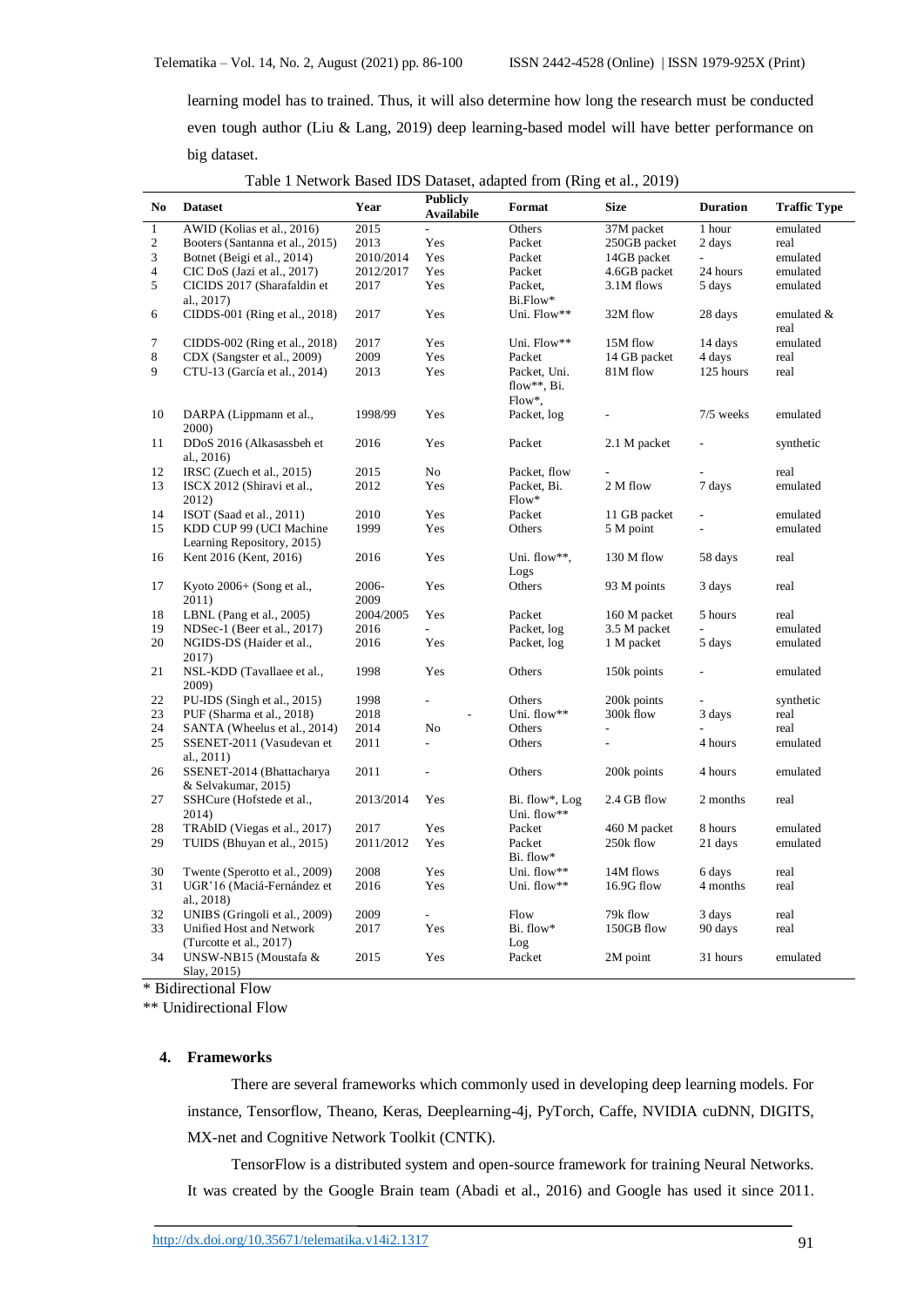Basically, it is a library for numerical computations. TensorFlow can run faster because it is programmed with the Python API using the  $C/C$  ++ engine. Theano is a library written in python. A Machine Learning team from Montreal University invented it to define, optimize, and perform multidimensional mathematical functions.

Keras is a framework written in Python which is developed to implement deep learning using Theano and TensorFlow. Keras provides excellent Neural Network API capabilities to implement with deep learning algorithms. Because it is based on Theano and TensorFlow, this deep learning framework is widely used and allows a platform that is extensible, modular, and easy to use by Python users (Nweke et al., 2018).

Deep learning-4j is an open-source framework for developing deep learning model. It is preprogrammed with C++, C, Scala, Java, and CUDA. Deep learning-4j is released under the Apache 2.0 license. Skymind, a startup company, has a machine learning team which developed this framework to operates on OS such as Linux, Windows, Android, and OS X (Parvat et al., 2017). The deep learning-4j framework integrates Spark and Hadoop with CPU and GPU support for fast simple modeling of DNN implementations (S. M. Lee et al., 2017).

The Torch framework can perform scientific calculations that offer various support for Machine Learning mechanisms. PyTorch is starting to be widely used in deep learning models and is considered a competitor to Tensor-Flow. PyTorch which is developed at Facebook company uses the Torch framework which is used for deep neural network construction. Caffe is developed for computer vision and machine learning. It was created by Berkeley Center with contributors in community. Its architecture is vivid with its modularity and high speed, so it can be used to design algorithms in modular way. Currently, deep learning acceleration using Caffe is supported by NVidiaGPU.

cuDNN stands for CUDA DNN, it is a library for DNN which can be accelerated using GPU. Implementation of standards such as backward convolutions, forward convolution, normalization, pooling and layer activation are carried out with good standards (highly tuned). DIGITS is a webbased tool for deep learning development which was created by NVIDIA. DIGITS uses text files to set parameters and networks. DIGITS is capable of network visualization, visualization of the learning process and has a lot of GPU support (Erickson et al., 2017).

MX-Net is a framework for deep learning and was built using C++ with multiple language bindings. It also supports distributed computing with multiple GPUs. Compared to TensorFlow and Caffe, MX-Net efficiency is on par with these framework (Erickson et al., 2017). CNTK was released in 2015 under Microsoft Research and is characterized as Visual Studio for Machine Learning. It is a much easier to use this framework for developer who has been using Visual Studio for programming. This framework usage is not as many as other previous and well-known frameworks because it is relatively new (Nweke et al., 2018).

#### **5. Recent Researches**

In Table 2, the authors have compiled several papers in this research area. In Table 2, we can make comparisons both on the dataset and the algorithm used while taking into account the year and the number of citations. From Table 2, it can be inferred that KDD99 and NSL-KDD were the most used IDS dataset for developing AI-based IDS model. On the other hand, latest dataset like CIC IDS 2017 was also used by several authors. Methods implemented in Table 2 seems vary from supervised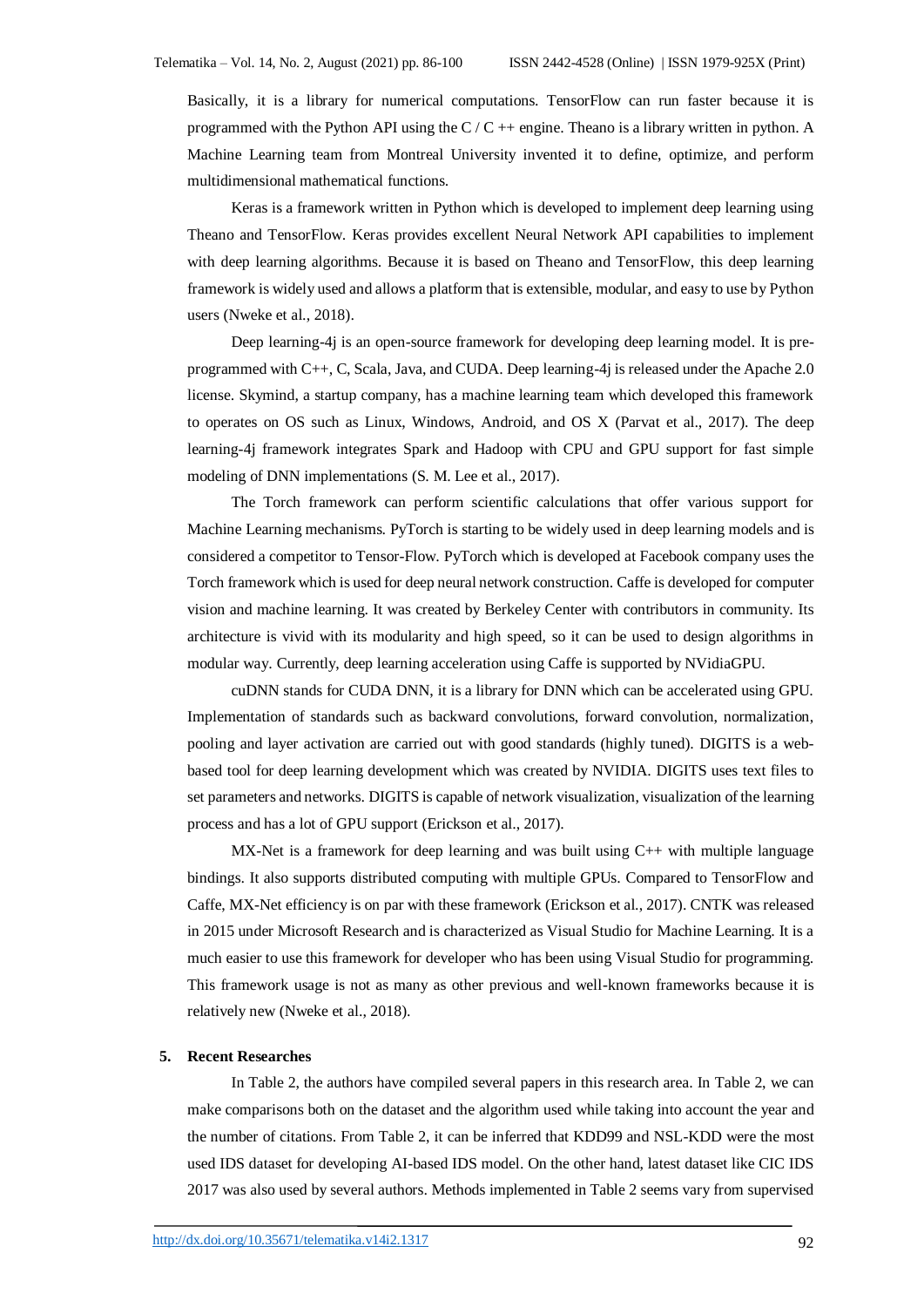learning and unsupervised learning. It is recommended for authors who want to begin to do research in this area, to carefully read publication paper from each author to understand the detail of deep learning model used in the research.

| N <sub>0</sub>                   | <b>Research</b>                                                | Num. of<br><b>Cited</b> | Year         | Author                                                  | <b>Datasets</b>                                    | <b>Methods/Algorithms</b>                                                       |
|----------------------------------|----------------------------------------------------------------|-------------------------|--------------|---------------------------------------------------------|----------------------------------------------------|---------------------------------------------------------------------------------|
| $\mathbf{1}$<br>$\boldsymbol{2}$ | (Niyaz et al., 2015)<br>(Shone et al., 2018)<br>(Alrawashdeh & | 476<br>359              | 2016<br>2018 | Q. Niyaz, et al<br>N. Shone, et al.<br>K. Alrawashdeh & | NSL-KDD<br>KDD99, NSL-KDD                          | Self-taught learning<br>Soft-Max Regression<br>DBN, S-NDAE<br>RBM, DBN2, DBN4 + |
| 3                                | Purdy, 2017)                                                   | 114                     | 2016         | C. Purdy                                                | KDD99<br>KDD99, NSL-KDD,<br>UNSW-NB 15, WSN-DS,    | LR<br>DNN dan ML (LR, NB,                                                       |
| 4<br>$5\,$                       | (Vinayakumar et al.,<br>2019)<br>(Yin et al., 2017)            | 147<br>479              | 2019<br>2017 | Vinayakumar, et al<br>C. Yin, et al                     | CI IDS 2017, Kyoto,<br>ADFA-LD, ADFA-WD<br>NSL-KDD | KNN, DT, AB, RF,<br>SVM-rbf<br><b>RNN</b>                                       |
| 6                                | (Otoum et al., 2019)                                           | 77                      | 2019         | S. Otoum, et al.                                        | KDD99                                              | RBC                                                                             |
| $\tau$                           | (Z. Wang, 2018)<br>(Al-Qatf et al.,                            | 72                      | 2018         | Zheng Wang, et al                                       | NSL-KDD, JSMA                                      | <b>DNN</b>                                                                      |
| $\,8\,$                          | 2018)                                                          | 84                      | 2018         | Majjed Al-Qatf, et al                                   | NSL-KDD                                            | SAE-SVM                                                                         |
| 9                                | (Roy et al., 2017)                                             | 64                      | 2017         | S.S. Roy, et al.                                        | KDD99                                              | DNN                                                                             |
| 10                               | (Khan et al., 2019)<br>(Papamartzivanos et                     | 44                      | 2019         | F.A. Khan, et al                                        | KDD99, UNSW-NB15                                   | Autoencoder                                                                     |
| 11                               | al., 2019)                                                     | 40                      | 2019         | Dimitrios, et al                                        | Self-collect dataset                               | Autoencoder                                                                     |
| 12                               | (Hassan et al., 2020)                                          | 22                      | 2020         | M. Mehedi, et al                                        | <b>UNSW-NB15, ISCX2012</b>                         | CNN, LSTM, WDLSTM                                                               |
| 13                               | (Van et al., 2017)                                             | 42                      | 2017         | N.T. Van, et al                                         | KDD99<br>ISCXVPN-nonVPN,                           | RBM, Autoencoder                                                                |
| 14                               | (Zeng et al., 2019)                                            | 33                      | 2019         | Y. Zeng, et al.                                         | <b>ISCX2012</b>                                    | DFR, CNN, LSTM, SAE                                                             |
| 15                               | (Li et al., 2017)                                              | 81                      | 2017         | Z. Li, et al                                            | <b>NSL-KDD</b>                                     | <b>CNN</b>                                                                      |
| 16                               | (Kim et al., 2016)<br>(Farahnakian &                           | 253                     | 2016         | J. Kim, et al                                           | KDD99                                              | LSTM-RNN                                                                        |
| 17                               | Heikkonen, 2018)<br>(Alom & Taha,                              | 62                      | 2018         | F. Farahnakian, et al<br>Md.Z. Alom & T.M.              | KDD99                                              | Deep Autoencoder                                                                |
| 18                               | 2017)                                                          | 36                      | 2017         | Taha                                                    | KDD99<br>UNB ISCX IDS 2012,                        | Autoencoder, RBM<br>SDA-Based Deep Neural                                       |
| 19                               | (Yu et al., 2017)<br>(Ieracitano et al.,                       | 25                      | 2017         | Y. Yu, et al                                            | $CTU-13$                                           | Network<br>Deep Autoencoder                                                     |
| 20                               | 2018)<br>(Vinayakumar et al.,                                  | 22                      | 2018         | C. Ieracitano, et al<br>Vinayakumar R, et               | NSL-KDD                                            | Shallow MLP                                                                     |
| 21                               | 2017)                                                          | 126                     | 2017         | al                                                      | KDD99, NSL-KDD                                     | RNN, LSTM, CNN<br>DNN, Naïve Bayes,                                             |
| 22                               | (Yang et al., 2019)<br>(Ustebay et al.,                        | 21                      | 2018         | K. Yang, et al.                                         | KDD99, NSL-KDD                                     | SVM, Random Forest<br>Random Forest,                                            |
| 23                               | 2019)                                                          | 22                      | 2018         | S. Ustebay, et al.                                      | <b>CIC IDS 2017</b>                                | <b>MLP</b> Classifier                                                           |
| 24                               | (Zhao et al., 2017)                                            | 58                      | 2017         | G. Zhao, et al                                          | KDD99                                              | DBN, PNN                                                                        |
| 25                               | (Zhang et al., 2018)                                           | 13                      | 2018         | H. Zhanga, et al                                        | UNSW-NB                                            | DAE, MLP<br>Adversarial Domain                                                  |
| 26                               | (Singla et al., 2020)                                          | 2                       | 2020         | A. Singla, et al.                                       | NSL-KDD, UNSW-NB15<br>DARPA, KDD99, NSL-           | Adaptation<br>SVM, K-NN, Decision                                               |
| 27                               | (Xin et al., 2018)<br>(Mighan & Kahani,                        | 189                     | 2018         | Y. Xin, et al<br>S.N. Mighan &                          | KDD, ADFA<br><b>UNB ISCX 2012</b>                  | Tree, DBN, RNN, CNN                                                             |
| 28                               | 2020)<br>(Ding $&$ Wang,                                       | $\overline{c}$          | 2020         | M. Kahani                                               | UNB CICIDS 2017                                    | SAE-SVM                                                                         |
| 29                               | 2018)                                                          | 12                      | 2017         | S. Ding & G. Wang                                       | KDD99<br>NSLKDDTest+                               | <b>DNN</b><br>DNN, CNN,                                                         |
| 30                               | (Naseer et al., 2018)<br>(Zavrak &                             | 98                      | 2018         | S. Naseer, et al.<br>S. Zavrak & M.                     | NSLKDDTest21                                       | Autoencoder, RNN                                                                |
| 31                               | Iskefiyeli, 2020)                                              | 5                       | 2020         | Iskefiyeli                                              | <b>CIC IDS 2017</b>                                | AE, VAE, OCSVM<br>Sparse Autoencoder                                            |
| 32                               | (Gurung et al.,<br>2019)                                       | 14                      | 2019         | S. Gurung, et al.                                       | NSL-KDD                                            | with Logistic<br>Regression                                                     |

Table 2. Research on Deep Learning based IDS

# **6. Research Challenges**

From Table 2, we can observe that deep learning-based IDS has been researched since 2016, which means that this area is still quite new, thus providing many opportunities for other researchers who also want to conduct research in this field. This is different from Machine Learning-based IDS which has been researched for a long time and there are already a lot of research results in this field. Although the problem with deep learning is that the computation time is longer than machine learning,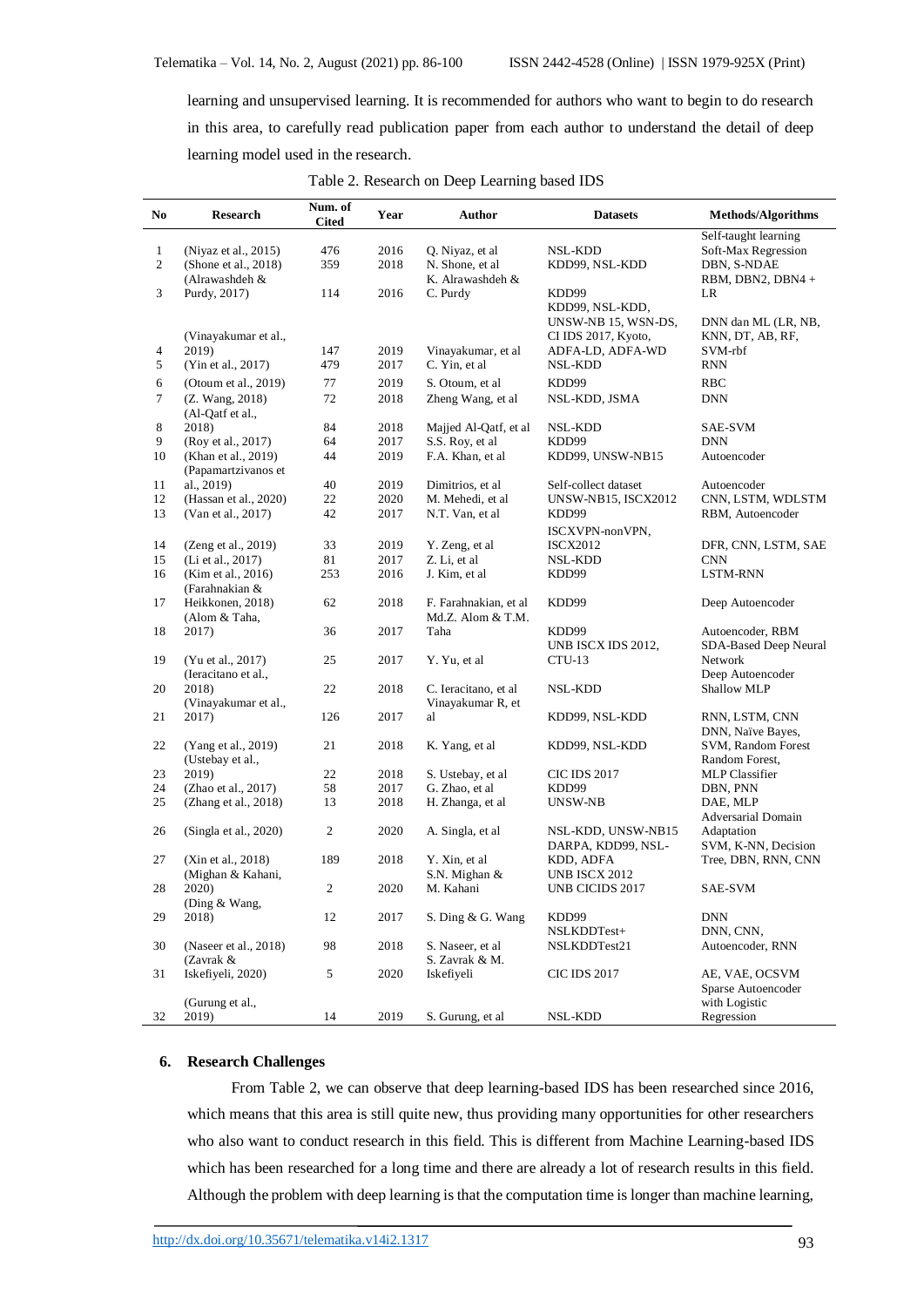the authors believe that the computing speed will be faster over time, thus in the end this will not be an obstacle anymore.

From Table 2 we can also understand that most, if not all, researchers used the DARPA, KDD Cup 99, NSL-KDD and UNSW-NB15 datasets. Even though from Table 1 we also can identify that there are lots of new datasets that have been made by other researchers. This is a challenge and also a gap for new researchers to be able to study new datasets which of course have different features from datasets which are often used. Several new datasets have more recent and varying attack patterns.

The next challenge is that researchers must also understand that many network equipment vendors have provided Intrusion Detection and Intrusion Prevention features on their devices which also have high accuracy and can automatically update the database from the vendor server (signaturebased). Although this vendor may not take part in the publication of research, the existence of these tools must be realized by researchers so that the research conducted can remain relevant to the needs of science and technology.

The final challenge is how to implement the results of this study into practice by combining existing models with the IDS tools used while making regular improvements to the model.

### **CONCLUSIONS AND RECOMMENDATIONS**

The beginning of this paper explains the urgency of developing research in the field of networks, one of which is the Intrusion Detection System (IDS). Based on the detection method, IDS consists of Anomaly-based and Signature-based (Misuse based). Based on the data source, IDS consists of Host-based IDS and Network-based IDS. Host-based IDS data sources are from logs on the host whereas networkbased IDS data sources are from traffic flows, packets and sessions.

In the next section, the deep learning model often used by researchers includes: Deep Belief Network (DBN), Deep Neural Network (DNN), Convolutional Neural Network (CNN), Recurrent Neural Network (RNN), Autoencoder, Restricted Boltzman Machine (RBM) and General Adversarial Network (GAN).

A total of 34 datasets are presented briefly in Table 1 for quick reference for those who can see what datasets are used in research in the field of Cyber Security. To help researchers, many frameworks can be used to perform deep learning computation, including: TensorFlow, Keras, Theano, Deep learning-4j, PyTorch, DIGITS, MX-net, NVIDIA cuDNN, Caffe and Cognitive Network Toolkit (CNTK). Afterwards, a table which lists research has been carried out in the field of IDS based on deep learning is presented. In the final section, paper explains what challenges researchers will undertake to conduct research in this field.

The authors hope that this paper can help to provide a brief overview of research in the field of IDS based on deep learning so that if there are researchers who are interested in conducting research, they can study research papers both in leading journals and those that become references on this paper.

#### **REFERENCES**

- Abadi, M., Barham, P., Chen, J., Chen, Z., Davis, A., Dean, J., Devin, M., Ghemawat, S., Irving, G., Isard, M., Kudlur, M., Levenberg, J., Monga, R., Moore, S., Murray, D. G., Steiner, B., Tucker, P., Vasudevan, V., Warden, P., … Zheng, X. (2016). TensorFlow: A system for large-scale machine learning. *Proceedings of the 12th USENIX Symposium on Operating Systems Design and Implementation, OSDI 2016*.
- Aghdam, M. H., & Kabiri, P. (2016). Feature selection for intrusion detection system using ant colony optimization. *International Journal of Network Security*.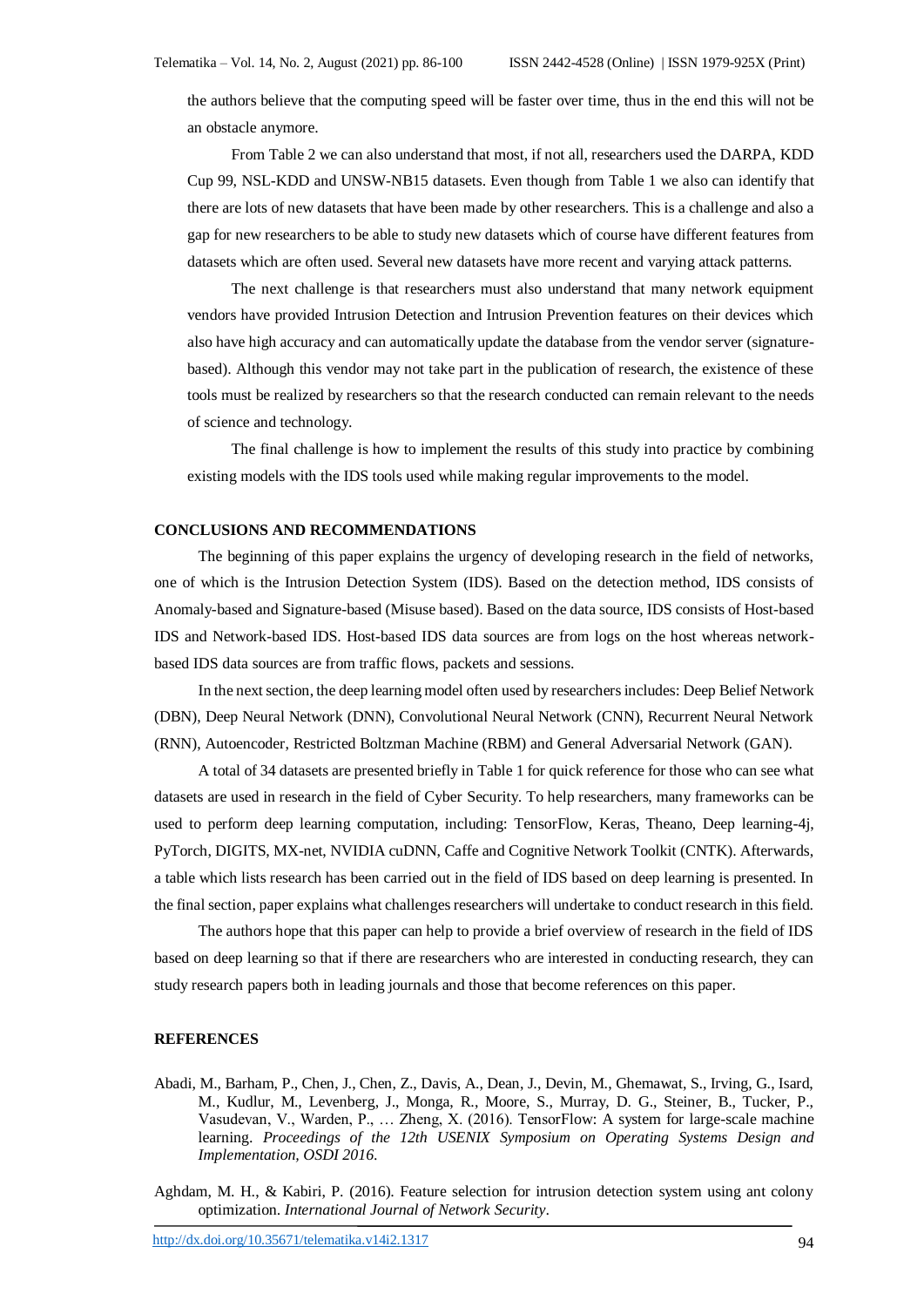- Al-Qatf, M., Lasheng, Y., Al-Habib, M., & Al-Sabahi, K. (2018). Deep Learning Approach Combining Sparse Autoencoder with SVM for Network Intrusion Detection. *IEEE Access*. https://doi.org/10.1109/ACCESS.2018.2869577
- Aldweesh, A., Derhab, A., & Emam, A. Z. (2020). Deep learning approaches for anomaly-based intrusion detection systems: A survey, taxonomy, and open issues. *Knowledge-Based Systems*, *189*. https://doi.org/10.1016/j.knosys.2019.105124
- Alkasassbeh, M., Al-Naymat, G., B.A, A., & Almseidin, M. (2016). Detecting Distributed Denial of Service Attacks Using Data Mining Techniques. *International Journal of Advanced Computer Science and Applications*. https://doi.org/10.14569/ijacsa.2016.070159
- Alom, M. Z., & Taha, T. M. (2017). Network intrusion detection for cyber security using unsupervised deep learning approaches. *Proceedings of the IEEE National Aerospace Electronics Conference, NAECON*. https://doi.org/10.1109/NAECON.2017.8268746
- Alrawashdeh, K., & Purdy, C. (2017). Toward an online anomaly intrusion detection system based on deep learning. *Proceedings - 2016 15th IEEE International Conference on Machine Learning and Applications, ICMLA 2016*. https://doi.org/10.1109/ICMLA.2016.167
- Anderson, J. P. (1980). Computer security threat monitoring and surveillance. *Technical Report James P Anderson Co Fort Washington Pa*. https://doi.org/citeulike-article-id:592588
- Bace, R., & Mell, P. (2001). NIST special publication on intrusion detection systems. In *Nist Special Publication*.
- Beer, F., Hofer, T., Karimi, D., & Bühler, U. (2017). A new attack composition for network security. *Lecture Notes in Informatics (LNI), Proceedings - Series of the Gesellschaft Fur Informatik (GI)*.
- Beigi, E. B., Jazi, H. H., Stakhanova, N., & Ghorbani, A. A. (2014). Towards effective feature selection in machine learning-based botnet detection approaches. *2014 IEEE Conference on Communications and Network Security, CNS 2014*. https://doi.org/10.1109/CNS.2014.6997492
- Berman, D. S., Buczak, A. L., Chavis, J. S., & Corbett, C. L. (2019). A survey of deep learning methods for cyber security. In *Information (Switzerland)* (Vol. 10, Issue 4). https://doi.org/10.3390/info10040122
- Bhattacharya, S., & Selvakumar, S. (2015). SSENet-2014 Dataset: A Dataset for Detection of Multiconnection Attacks. *Proceedings - 2014 3rd International Conference on Eco-Friendly Computing and Communication Systems, ICECCS 2014*. https://doi.org/10.1109/Ecofriendly.2014.100
- Bhuyan, M. H., Bhattacharyya, D. K., & Kalita, J. K. (2015). Towards generating real-life datasets for network intrusion detection. *International Journal of Network Security*.
- Chung, J., Gülçehre, Ç., Cho, K., & Bengio, Y. (2014). Empirical Evaluation of Gated Recurrent Neural Networks on Sequence Modeling. *CoRR*, *abs/1412.3*. http://arxiv.org/abs/1412.3555

CyberEdge Group. (2020). *2020 Cyberthreat Defense Report*. https://cyber-edge.com/cdr/

- Deng, J., Zhang, Z., Marchi, E., & Schuller, B. (2013). Sparse autoencoder-based feature transfer learning for speech emotion recognition. *Proceedings - 2013 Humaine Association Conference on Affective Computing and Intelligent Interaction, ACII 2013*. https://doi.org/10.1109/ACII.2013.90
- Ding, S., & Wang, G. (2018). Research on intrusion detection technology based on deep learning. *2017 3rd IEEE International Conference on Computer and Communications, ICCC 2017*. https://doi.org/10.1109/CompComm.2017.8322786
- Drewek-Ossowicka, A., Pietrołaj, M., & Rumiński, J. (2021). A survey of neural networks usage for intrusion detection systems. *Journal of Ambient Intelligence and Humanized Computing*, *12*(1).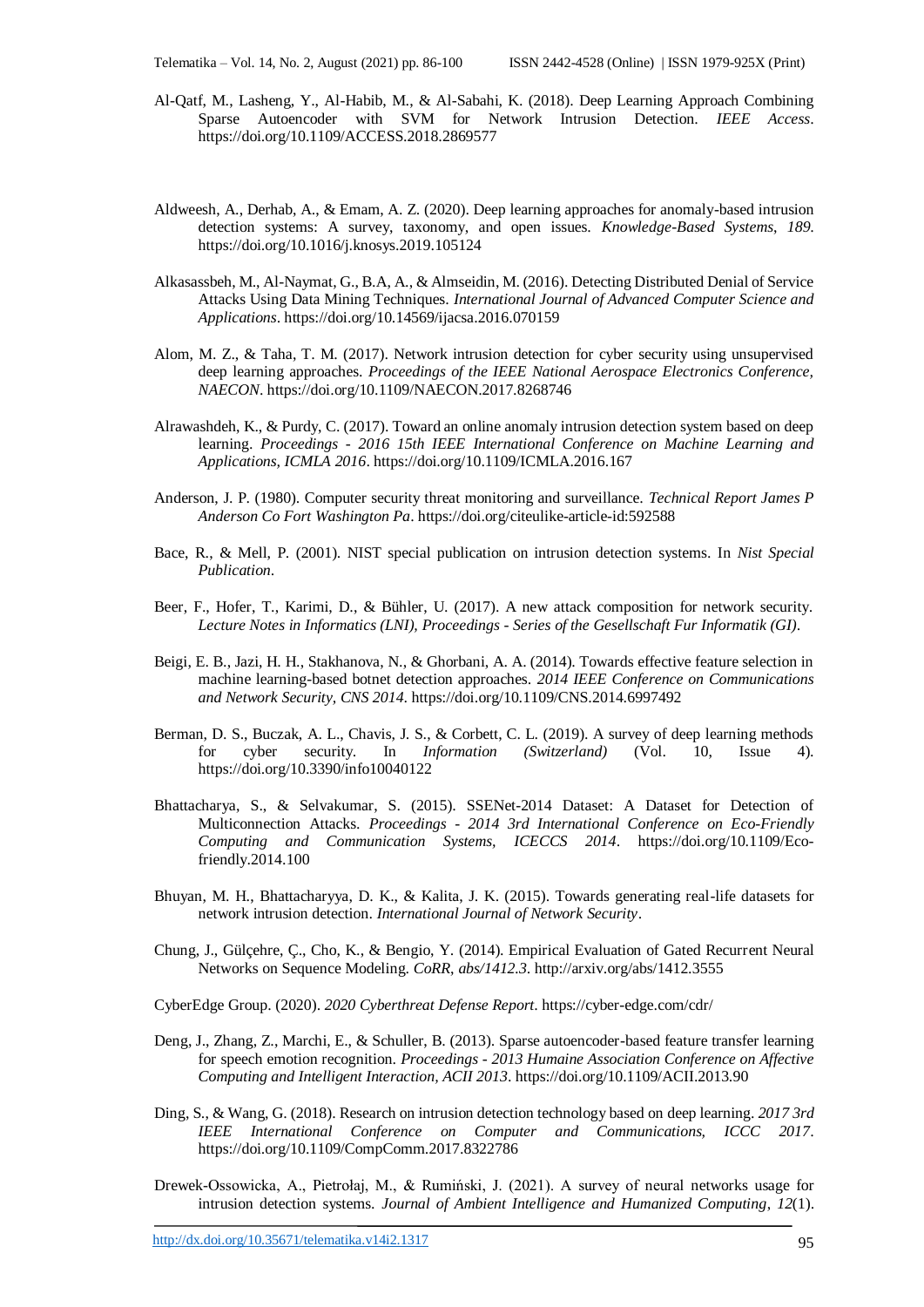https://doi.org/10.1007/s12652-020-02014-x

- Erickson, B. J., Korfiatis, P., Akkus, Z., Kline, T., & Philbrick, K. (2017). Toolkits and Libraries for Deep Learning. In *Journal of Digital Imaging*. https://doi.org/10.1007/s10278-017-9965-6
- Farahnakian, F., & Heikkonen, J. (2018). A deep auto-encoder based approach for intrusion detection system. *International Conference on Advanced Communication Technology, ICACT*. https://doi.org/10.23919/ICACT.2018.8323688
- Fulkerson, B., Michie, D., Spiegelhalter, D. J., & Taylor, C. C. (1995). *Machine Learning, Neural and Statistical Classification*. Technometrics. https://doi.org/10.2307/1269742
- Gamage, S., & Samarabandu, J. (2020). Deep learning methods in network intrusion detection: A survey and an objective comparison. *Journal of Network and Computer Applications*, *169*. https://doi.org/10.1016/j.jnca.2020.102767
- García, S., Grill, M., Stiborek, J., & Zunino, A. (2014). An empirical comparison of botnet detection methods. *Computers and Security*. https://doi.org/10.1016/j.cose.2014.05.011
- Goodfellow, I. J., Pouget-Abadie, J., Mirza, M., Xu, B., Warde-Farley, D., Ozair, S., Courville, A., & Bengio, Y. (2014). Generative adversarial nets. *Advances in Neural Information Processing Systems*. https://doi.org/10.3156/jsoft.29.5\_177\_2
- Graves, A., & Jaitly, N. (2014). Towards end-to-end speech recognition with recurrent neural networks. *31st International Conference on Machine Learning, ICML 2014*.
- Graves, A., Mohamed, A. R., & Hinton, G. (2013). Speech recognition with deep recurrent neural networks. *ICASSP, IEEE International Conference on Acoustics, Speech and Signal Processing - Proceedings*. https://doi.org/10.1109/ICASSP.2013.6638947
- Gringoli, F., Salgarelli, L., Dusi, M., Cascarano, N., Risso, F., & Claffy, K. C. (2009). GT: Picking up the truth from the ground for internet traffic. *Computer Communication Review*. https://doi.org/10.1145/1629607.1629610
- Gurung, S., Kanti Ghose, M., & Subedi, A. (2019). Deep Learning Approach on Network Intrusion Detection System using NSL-KDD Dataset. *International Journal of Computer Network and Information Security*. https://doi.org/10.5815/ijcnis.2019.03.02
- Haider, W., Hu, J., Slay, J., Turnbull, B. P., & Xie, Y. (2017). Generating realistic intrusion detection system dataset based on fuzzy qualitative modeling. *Journal of Network and Computer Applications*. https://doi.org/10.1016/j.jnca.2017.03.018
- Hassan, M. M., Gumaei, A., Alsanad, A., Alrubaian, M., & Fortino, G. (2020). A hybrid deep learning model for efficient intrusion detection in big data environment. *Information Sciences*. https://doi.org/10.1016/j.ins.2019.10.069
- Heberlein, L. T., Dias, G. V, Levitt, K. N., Mukherjee, B., Wood, J., & Wolber, D. (1989). *A network security monitor*. https://doi.org/https://doi.org/10.2172/6223037
- Hindy, H., Brosset, D., Bayne, E., Seeam, A. K., Tachtatzis, C., Atkinson, R., & Bellekens, X. (2020). A Taxonomy of Network Threats and the Effect of Current Datasets on Intrusion Detection Systems. *IEEE Access*, *8*. https://doi.org/10.1109/ACCESS.2020.3000179
- Hochreiter, S., & Urgen Schmidhuber, J. J. (1997). Long short term memory. Neural computation. *MEMORY Neural Computation*.
- Hofstede, R., Hendriks, L., Sperotto, A., & Pras, A. (2014). SSH compromise detection using NetFlow/IPFIX. *Computer Communication Review*. https://doi.org/10.1145/2677046.2677050
- Ieracitano, C., Adeel, A., Gogate, M., Dashtipour, K., Morabito, F. C., Larijani, H., Raza, A., & Hussain, A. (2018). Statistical Analysis Driven Optimized Deep Learning System for Intrusion Detection. *Lecture Notes in Computer Science (Including Subseries Lecture Notes in Artificial Intelligence and*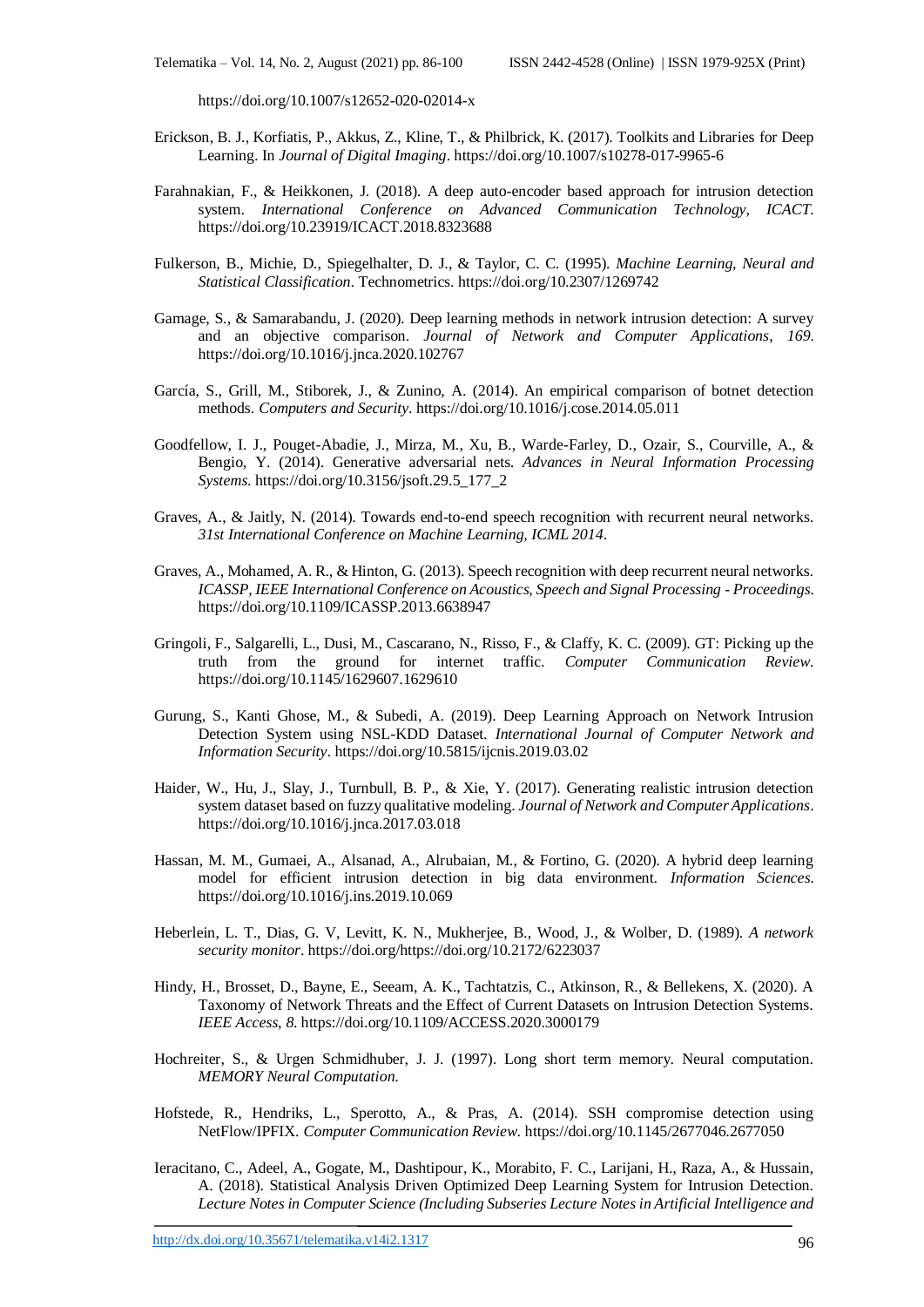*Lecture Notes in Bioinformatics)*. https://doi.org/10.1007/978-3-030-00563-4\_74

- Jazi, H. H., Gonzalez, H., Stakhanova, N., & Ghorbani, A. A. (2017). Detecting HTTP-based application layer DoS attacks on web servers in the presence of sampling. *Computer Networks*. https://doi.org/10.1016/j.comnet.2017.03.018
- Kent, A. D. (2016). Cyber security data sources for dynamic network research. In *Dynamic Networks and Cyber-Security*. https://doi.org/10.1142/9781786340757\_0002
- Khan, F. A., Gumaei, A., Derhab, A., & Hussain, A. (2019). TSDL: A Two-Stage Deep Learning Model for Efficient Network Intrusion Detection. *IEEE Access*. https://doi.org/10.1109/ACCESS.2019.2899721
- Kim, J., Kim, J., Thu, H. L. T., & Kim, H. (2016). Long Short Term Memory Recurrent Neural Network Classifier for Intrusion Detection. *2016 International Conference on Platform Technology and Service, PlatCon 2016 - Proceedings*. https://doi.org/10.1109/PlatCon.2016.7456805
- Kolias, C., Kambourakis, G., Stavrou, A., & Gritzalis, S. (2016). Intrusion detection in 802.11 networks: Empirical evaluation of threats and a public dataset. *IEEE Communications Surveys and Tutorials*. https://doi.org/10.1109/COMST.2015.2402161
- Krizhevsky, A., Sutskever, I., & Hinton, G. E. (2012). ImageNet classification with deep convolutional neural networks. *Advances in Neural Information Processing Systems*. https://doi.org/10.1061/(ASCE)GT.1943-5606.0001284
- Lawrence, S., Giles, C. L., Tsoi, A. C., & Back, A. D. (1997). Face recognition: A convolutional neuralnetwork approach. *IEEE Transactions on Neural Networks*. https://doi.org/10.1109/72.554195
- Lee, H., Battle, A., Raina, R., & Ng, A. Y. (2007). Efficient sparse coding algorithms. *Advances in Neural Information Processing Systems*. https://doi.org/10.7551/mitpress/7503.003.0105
- Lee, S. M., Yoon, S. M., & Cho, H. (2017). Human activity recognition from accelerometer data using Convolutional Neural Network. *2017 IEEE International Conference on Big Data and Smart Computing, BigComp 2017*. https://doi.org/10.1109/BIGCOMP.2017.7881728
- Li, Z., Qin, Z., Huang, K., Yang, X., & Ye, S. (2017). Intrusion detection using convolutional neural networks for representation learning. *Lecture Notes in Computer Science (Including Subseries Lecture Notes in Artificial Intelligence and Lecture Notes in Bioinformatics)*. https://doi.org/10.1007/978-3-319-70139-4\_87
- Lippmann, R. P., Fried, D. J., Graf, I., Haines, J. W., Kendall, K. R., McClung, D., Weber, D., Webster, S. E., Wyschogrod, D., Cunningham, R. K., & Zissman, M. A. (2000). Evaluating intrusion detection systems: The 1998 DARPA off-line intrusion detection evaluation. *Proceedings - DARPA Information Survivability Conference and Exposition, DISCEX 2000*. https://doi.org/10.1109/DISCEX.2000.821506
- Maciá-Fernández, G., Camacho, J., Magán-Carrión, R., García-Teodoro, P., & Therón, R. (2018). UGR'16: A new dataset for the evaluation of cyclostationarity-based network IDSs. *Computers and Security*. https://doi.org/10.1016/j.cose.2017.11.004
- Mighan, S. N., & Kahani, M. (2020). A novel scalable intrusion detection system based on deep learning. *International Journal of Information Security*. https://doi.org/10.1007/s10207-020-00508-5
- Moustafa, N., & Slay, J. (2015). UNSW-NB15: A comprehensive data set for network intrusion detection systems (UNSW-NB15 network data set). *2015 Military Communications and Information Systems Conference, MilCIS 2015 - Proceedings*. https://doi.org/10.1109/MilCIS.2015.7348942
- Nadeem, M., Marshall, O., Singh, S., Fang, X., & Yuan, X. (2016). Semi-Supervised Deep Neural Network for Network Intrusion Detection. *Research and Practice*.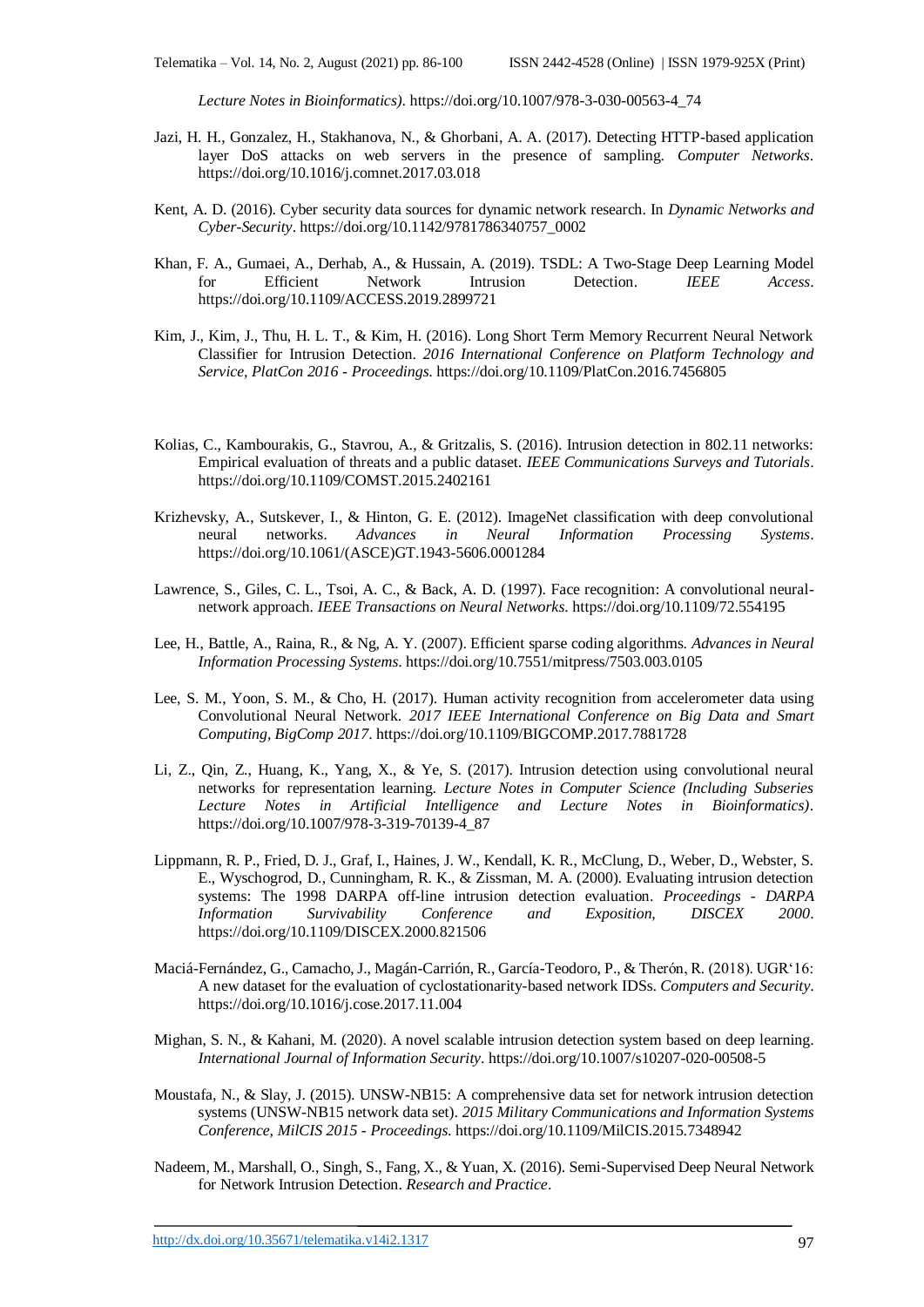- Naseer, S., Saleem, Y., Khalid, S., Bashir, M. K., Han, J., Iqbal, M. M., & Han, K. (2018). Enhanced network anomaly detection based on deep neural networks. *IEEE Access*. https://doi.org/10.1109/ACCESS.2018.2863036
- Niyaz, Q., Sun, W., Javaid, A. Y., & Alam, M. (2015). A deep learning approach for network intrusion detection system. *EAI International Conference on Bio-Inspired Information and Communications Technologies (BICT)*. https://doi.org/10.4108/eai.3-12-2015.2262516
- Nweke, H. F., Teh, Y. W., Al-garadi, M. A., & Alo, U. R. (2018). Deep learning algorithms for human activity recognition using mobile and wearable sensor networks: State of the art and research challenges. In *Expert Systems with Applications*. https://doi.org/10.1016/j.eswa.2018.03.056
- Otoum, S., Kantarci, B., & Mouftah, H. T. (2019). On the Feasibility of Deep Learning in Sensor Network Intrusion Detection. *IEEE Networking Letters*. https://doi.org/10.1109/lnet.2019.2901792
- Pang, R., Allman, M., Bennett, M., Lee, J., Paxson, V., & Tierney, B. (2005). A first look at modern enterprise traffic. *Proceedings of the ACM SIGCOMM Internet Measurement Conference, IMC*. https://doi.org/10.1145/1330107.1330110
- Papamartzivanos, D., Gomez Marmol, F., & Kambourakis, G. (2019). Introducing Deep Learning Self-Adaptive Misuse Network Intrusion Detection Systems. *IEEE Access*. https://doi.org/10.1109/ACCESS.2019.2893871
- Parvat, A., Chavan, J., Kadam, S., Dev, S., & Pathak, V. (2017). A survey of deep-learning frameworks. *Proceedings of the International Conference on Inventive Systems and Control, ICISC 2017*. https://doi.org/10.1109/ICISC.2017.8068684
- Ranzato, M., Boureau, Y. L., & Le Cun, Y. (2009). Sparse feature learning for deep belief networks. *Advances in Neural Information Processing Systems 20 - Proceedings of the 2007 Conference*.
- Razavian, A. S., Azizpour, H., Sullivan, J., & Carlsson, S. (2014). CNN features off-the-shelf: An astounding baseline for recognition. *IEEE Computer Society Conference on Computer Vision and Pattern Recognition Workshops*. https://doi.org/10.1109/CVPRW.2014.131
- Ring, M., Landes, D., & Hotho, A. (2018). Detection of slow port scans in flow-based network traffic. *PLoS ONE*. https://doi.org/10.1371/journal.pone.0204507
- Ring, M., Wunderlich, S., Scheuring, D., Landes, D., & Hotho, A. (2019). A survey of network-based intrusion detection data sets. In *Computers and Security*. https://doi.org/10.1016/j.cose.2019.06.005
- Roy, S. S., Mallik, A., Gulati, R., Obaidat, M. S., & Krishna, P. V. (2017). A deep learning based artificial neural network approach for intrusion detection. *Communications in Computer and Information Science*. https://doi.org/10.1007/978-981-10-4642-1\_5
- Saad, S., Traore, I., Ghorbani, A., Sayed, B., Zhao, D., Lu, W., Felix, J., & Hakimian, P. (2011). Detecting P2P botnets through network behavior analysis and machine learning. *2011 9th Annual International Conference on Privacy, Security and Trust, PST 2011*. https://doi.org/10.1109/PST.2011.5971980
- Sangster, B., O'Connor, T. J., Cook, T., Fanelli, R., Dean, E., Adams, W. J., Morrell, C., & Conti, G. (2009). Toward instrumenting network warfare competitions to generate labeled datasets. *2nd Workshop on Cyber Security Experimentation and Test, CSET 2009*.
- Santanna, J. J., Van Rijswijk-Deij, R., Hofstede, R., Sperotto, A., Wierbosch, M., Granville, L. Z., & Pras, A. (2015). Booters - An analysis of DDoS-as-a-service attacks. *Proceedings of the 2015 IFIP/IEEE International Symposium on Integrated Network Management, IM 2015*. https://doi.org/10.1109/INM.2015.7140298
- Schuster, M., & Paliwal, K. K. (1997). Bidirectional recurrent neural networks. *IEEE Transactions on Signal Processing*. https://doi.org/10.1109/78.650093
- Sharafaldin, I., Gharib, A., Lashkari, A. H., & Ghorbani, A. A. (2017). Towards a Reliable Intrusion Detection Benchmark Dataset. *Software Networking*. https://doi.org/10.13052/jsn2445-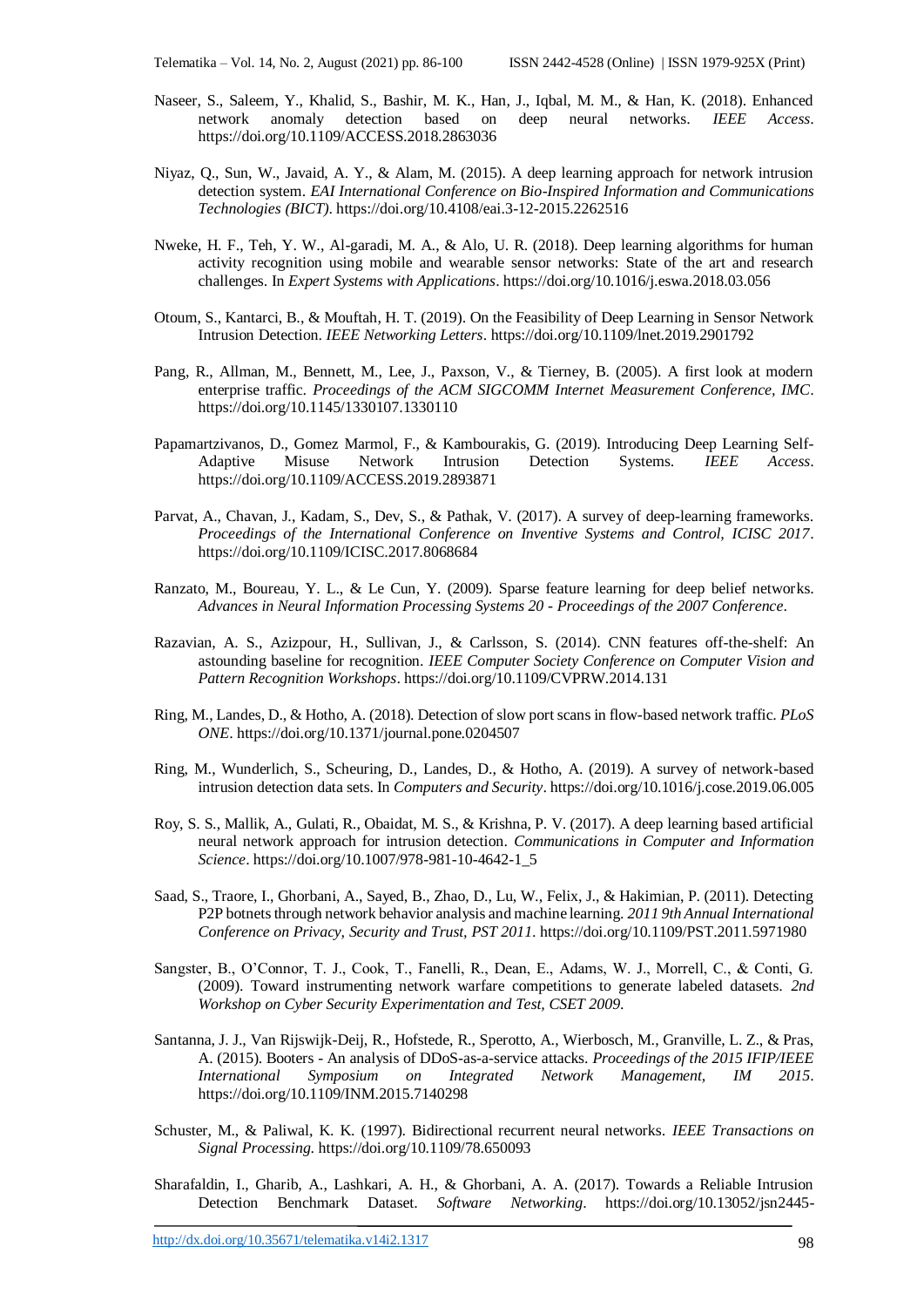9739.2017.009

- Sharma, R., Singla, R. K., & Guleria, A. (2018). A New Labeled Flow-based DNS Dataset for Anomaly Detection: PUF Dataset. *Procedia Computer Science*. https://doi.org/10.1016/j.procs.2018.05.079
- Shiravi, A., Shiravi, H., Tavallaee, M., & Ghorbani, A. A. (2012). Toward developing a systematic approach to generate benchmark datasets for intrusion detection. *Computers and Security*. https://doi.org/10.1016/j.cose.2011.12.012
- Shone, N., Ngoc, T. N., Phai, V. D., & Shi, Q. (2018). A Deep Learning Approach to Network Intrusion Detection. *IEEE Transactions on Emerging Topics in Computational Intelligence*. https://doi.org/10.1109/TETCI.2017.2772792
- Singh, R., Kumar, H., & Singla, R. K. (2015). A reference dataset for network traffic activity based intrusion detection system. *International Journal of Computers, Communications and Control*. https://doi.org/10.15837/ijccc.2015.3.1924
- Singla, A., Bertino, E., & Verma, D. (2020). Preparing Network Intrusion Detection Deep Learning Models with Minimal Data Using Adversarial Domain Adaptation. *Proceedings of the 15th ACM Asia Conference on Computer and Communications Security, ASIA CCS 2020*. https://doi.org/10.1145/3320269.3384718
- Song, J., Takakura, H., Okabe, Y., Eto, M., Inoue, D., & Nakao, K. (2011). Statistical analysis of honeypot data and building of Kyoto 2006+ dataset for NIDS evaluation. *Proceedings of the 1st Workshop on Building Analysis Datasets and Gathering Experience Returns for Security, BADGERS 2011*. https://doi.org/10.1145/1978672.1978676
- Sperotto, A., Sadre, R., Van Vliet, F., & Pras, A. (2009). A labeled data set for flow-based intrusion detection. *Lecture Notes in Computer Science (Including Subseries Lecture Notes in Artificial Intelligence and Lecture Notes in Bioinformatics)*. https://doi.org/10.1007/978-3-642-04968-2\_4
- Tavallaee, M., Bagheri, E., Lu, W., & Ghorbani, A. A. (2009). A detailed analysis of the KDD CUP 99 data set. *IEEE Symposium on Computational Intelligence for Security and Defense Applications, CISDA 2009*. https://doi.org/10.1109/CISDA.2009.5356528
- Turcotte, M. J. M., Kent, A. D., & Hash, C. (2017). Unified host and network data set. In *arXiv*. https://doi.org/10.1142/9781786345646\_001
- UCI Machine Learning Repository. (2015). KDD Cup 1999 Data. In *1999]. Http://Kdd. Ics. Uci. Edu/Databases/Kddcup99/Kddcup99. Html*.
- Ustebay, S., Turgut, Z., & Aydin, M. A. (2019). Intrusion Detection System with Recursive Feature Elimination by Using Random Forest and Deep Learning Classifier. *International Congress on Big Data, Deep Learning and Fighting Cyber Terrorism, IBIGDELFT 2018 - Proceedings*. https://doi.org/10.1109/IBIGDELFT.2018.8625318
- Van, N. T., Thinh, T. N., & Sach, L. T. (2017). An anomaly-based network intrusion detection system using Deep learning. *Proceedings - 2017 International Conference on System Science and Engineering, ICSSE 2017*. https://doi.org/10.1109/ICSSE.2017.8030867
- Vasudevan, A. R., Harshini, E., & Selvakumar, S. (2011). SSENet-2011: A Network Intrusion Detection System dataset and its comparison with KDD CUP 99 dataset. *Asian Himalayas International Conference on Internet*. https://doi.org/10.1109/AHICI.2011.6113948
- Viegas, E. K., Santin, A. O., & Oliveira, L. S. (2017). Toward a reliable anomaly-based intrusion detection in real-world environments. *Computer Networks*. https://doi.org/10.1016/j.comnet.2017.08.013
- Vinayakumar, R., Alazab, M., Soman, K. P., Poornachandran, P., Al-Nemrat, A., & Venkatraman, S. (2019). Deep Learning Approach for Intelligent Intrusion Detection System. *IEEE Access*. https://doi.org/10.1109/ACCESS.2019.2895334

Vinayakumar, R., Soman, K. P., & Poornachandrany, P. (2017). Applying convolutional neural network